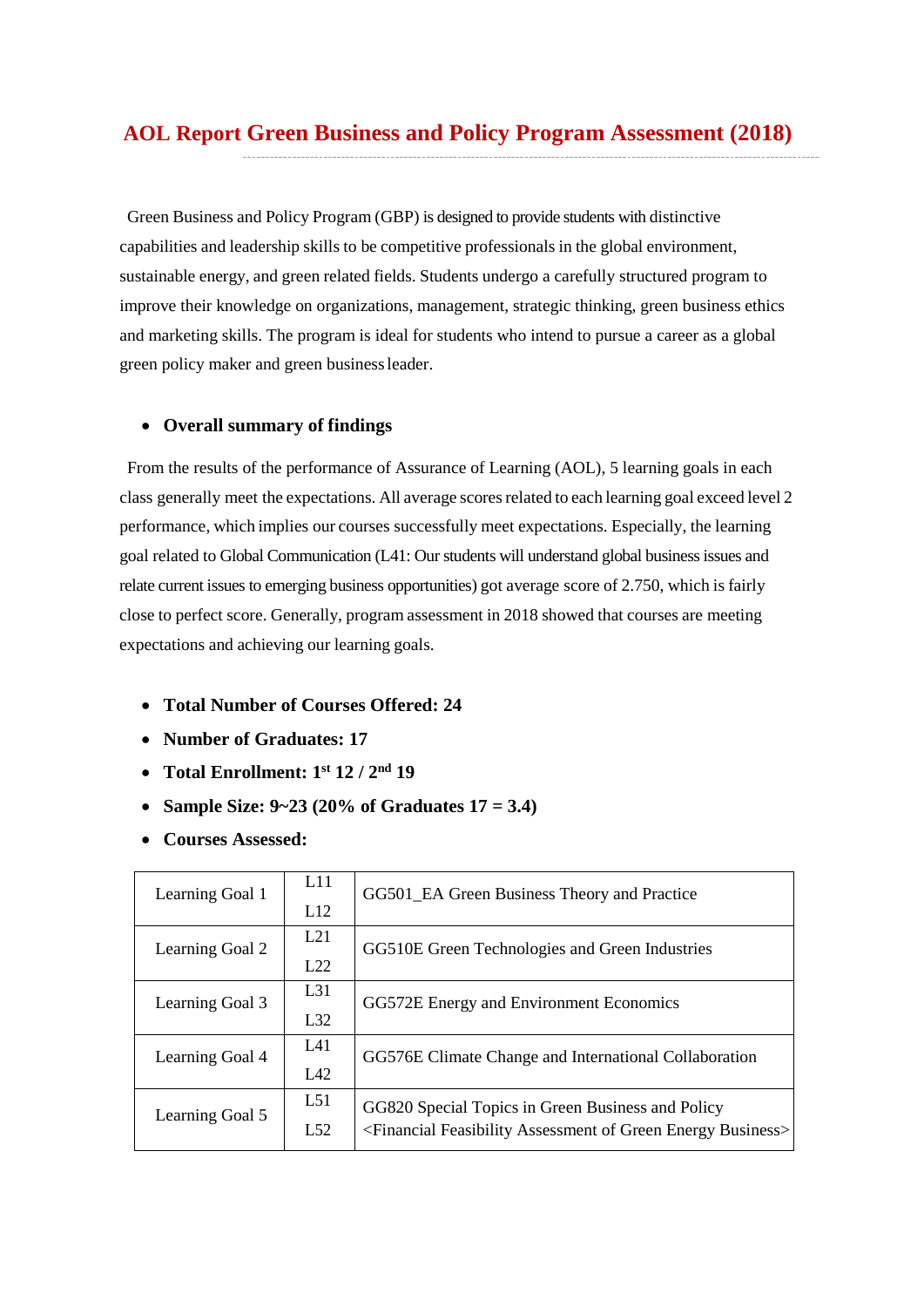### **Overview of Assessment**

## **GBP Assessment: Learning Goal 1**

### **Learning Goal1 (Consciousness on Energy Usage & Environmental Issues)**

# **: Our graduates will improve their ability to identify opportunities to create business value from environment and sustainability issues in green growth.**

| <b>Learning Objective</b>                                                                                                                                                                                                                                                                                                                                                                               | <b>Sample</b>                               | <b>Methods</b>                                                                   |
|---------------------------------------------------------------------------------------------------------------------------------------------------------------------------------------------------------------------------------------------------------------------------------------------------------------------------------------------------------------------------------------------------------|---------------------------------------------|----------------------------------------------------------------------------------|
| (L11) Our students will understand new<br>environmental challenges that are most likely to pose<br>both growth opportunities and threats to green<br>business.<br>(L12) Our students will identify conditions under<br>which companies can maintain an appropriate<br>balance between accommodating social and<br>institutional demands for environmental issues and<br>achieving superior performance. | Students enrolled in<br>$GG501$ $EA (N=13)$ | $(R11)$ Term paper<br>evaluation<br>(R12) Team project<br>performance evaluation |

#### **Findings**

- The average score exceeded level 2 performance (Meet Expectations) for L11 and L12, using the term paper evaluation and team project performance evaluation in the GG501\_EA course.
- Most students in GG501\_EA can identify opportunities to create business value from environment and sustainability issues in green growth.
- \* 1 (Fails to Meet Expectations) 2 (Meets Expectations) 3 (Exceed Expectation)

## **GBP Assessment: Learning Goal 2**

#### **Learning Goal2 (Multi-disciplinary competence)**

# **: Our graduates will synergistically understand green policy, green technology, and green business.**

| <b>Learning Objective</b>                                                                                                                                                                                        | <b>Sample</b>                           | <b>Methods</b>                                                           |
|------------------------------------------------------------------------------------------------------------------------------------------------------------------------------------------------------------------|-----------------------------------------|--------------------------------------------------------------------------|
| (L21) Our students will be able to strategically<br>analyze business cases and will demonstrate the<br>ability of sound business judgement.<br>(L22) Our students will synthesize different<br>discipline areas. | Students enrolled in<br>$GG510E (N=23)$ | (R21) Assessment of<br>assignments<br>(R22) Project report<br>evaluation |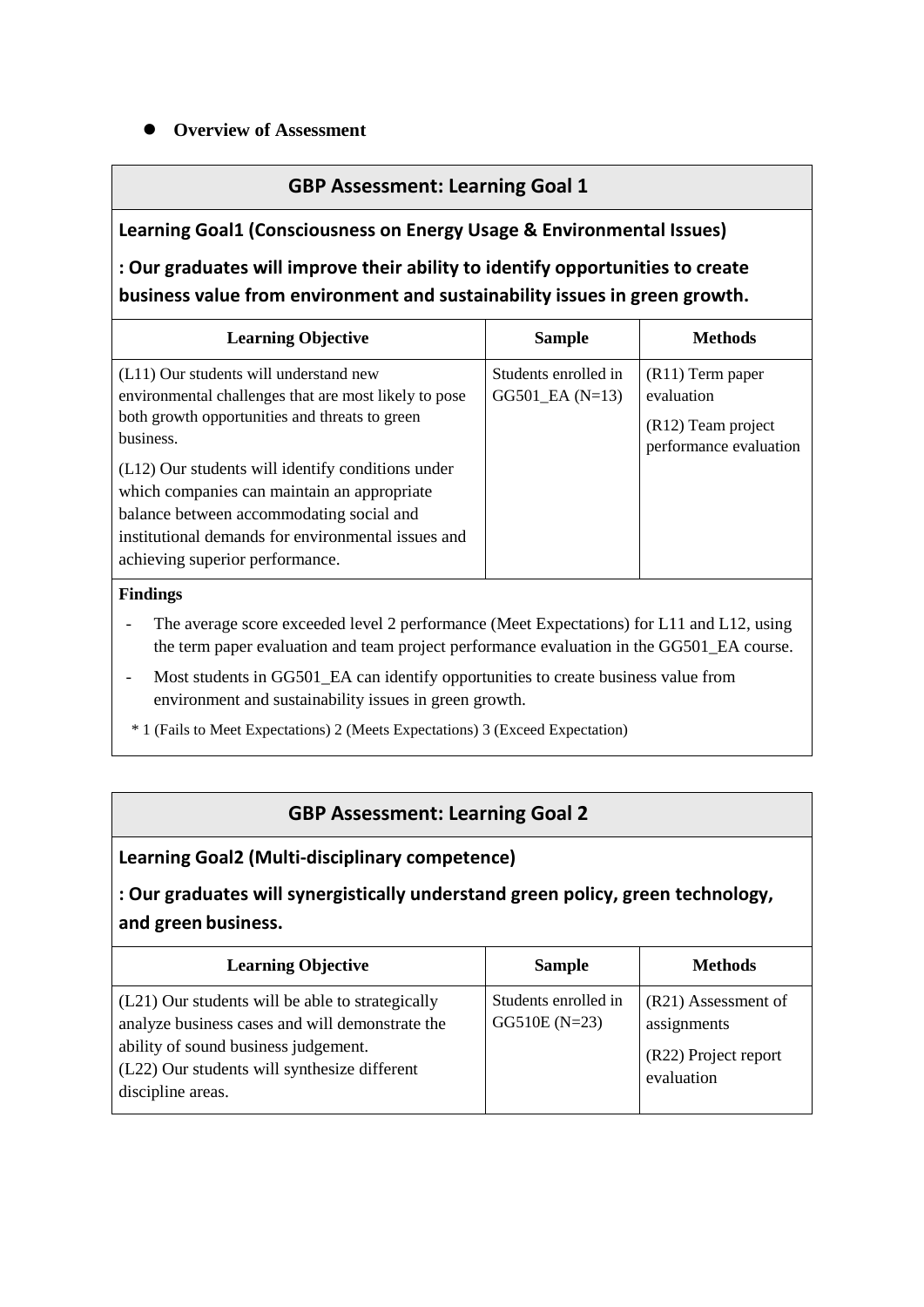#### **Findings**

- The average score exceeded level 2 performance (Meet Expectations) for L21 and L22, using the assessment of assignments and project report evaluation in the GG572E course.
- Most students in GG572E course are able to strategically analyze business cases and synthesize different discipline areas.
- \* 1 (Fails to Meet Expectations) 2 (Meets Expectations) 3 (Exceed Expectation)

# **GBP Assessment: Learning Goal 3**

### **Learning Goal3 (Problem Solving)**

## **: Our graduates will be able to deal with multidisciplinary problems, using diverse tools and techniques.**

| <b>Learning Objective</b>                                                                                                                                                                                  | <b>Sample</b>                         | <b>Methods</b>                  |
|------------------------------------------------------------------------------------------------------------------------------------------------------------------------------------------------------------|---------------------------------------|---------------------------------|
| (L31) Our students will understand necessary<br>microeconomic tools to analyze environmental<br>problems.<br>Our students will develop contemporary<br>(L32)<br>ideas to solve multidisciplinary problems. | Students enrolled in<br>$GG572E(N=9)$ | (R31) Course-embedded<br>survey |

#### **Findings**

- The average score exceeded level 2 performance (Meet Expectations) for L31 and L32, using the course embedded survey in the GG572E course.
- Most students in GG572E course understand necessary microeconomic tools and develop contemporary ideas to solve multidisciplinary problems.
- \* 1 (Fails to Meet Expectations) 2 (Meets Expectations) 3 (Exceed Expectation)

## **GBP Assessment: Learning Goal 4**

#### **Learning Goal4 (Global Communication)**

# **: Our graduates will be able to effectively communicate in English for international projects.**

| <b>Learning Objective</b>                                                                                                    | <b>Sample</b>                          | <b>Methods</b>                  |
|------------------------------------------------------------------------------------------------------------------------------|----------------------------------------|---------------------------------|
| (L41) Our students will understand global business<br>issues and relate current issues to emerging business<br>opportunities | Students enrolled in<br>$GG576E(N=11)$ | (R41) course-embedded<br>survey |
| (L42) Our students will have command of business<br>English or other language of major global market.                        |                                        |                                 |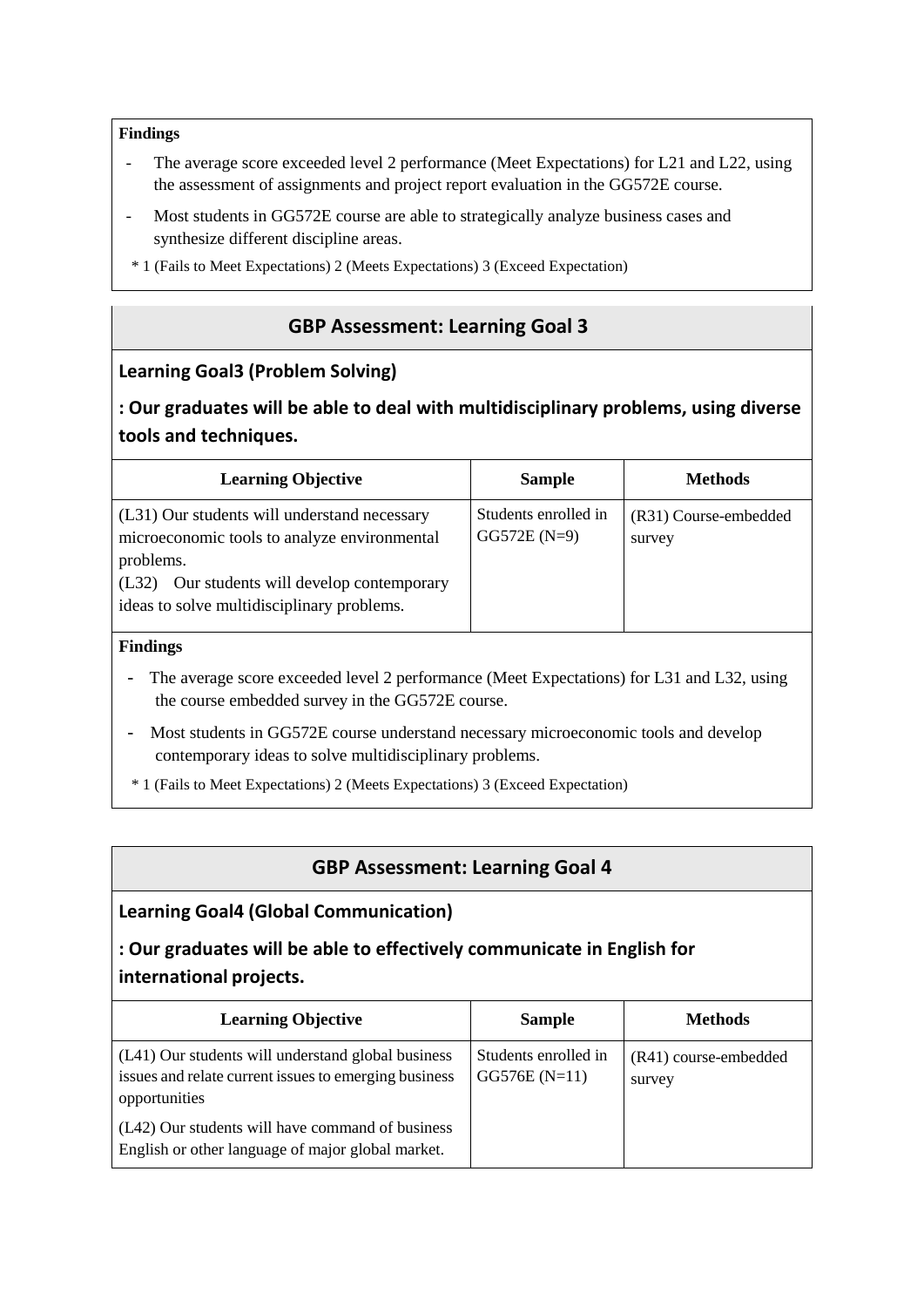#### **Findings**

- The average score exceeded level 2 performance (Meet Expectations) for L31 and L32, using the course embedded survey in the GG576E course.
- Most GBP students understand global business issues and relate current issues in emerging business opportunities.
- OPI (Oral Proficiency Interview in English) level test is mandatory for all GBP students. The OPI level ranges from 1 to 10. Students with level 1 to 9 are required to complete two English Business Communication courses. This requirement is waived for students who obtain Level 10 in the OPI test.
- \* 1 (Fails to Meet Expectations) 2 (Meets Expectations) 3 (Exceed Expectation)

# **GBP Assessment: Learning Goal 5**

#### **Learning Goal5 (Leadership and Teamwork)**

**:Our graduates will have the capability and attitude ofteam building and lead a team task successfully.**

| <b>Learning Objective</b>                                                                    | <b>Sample</b>                         | <b>Methods</b>                                                           |
|----------------------------------------------------------------------------------------------|---------------------------------------|--------------------------------------------------------------------------|
| (L51) Our students will have high-performance<br>leadership skill.                           | Students enrolled in<br>$GG820(N=12)$ | $(R51)$ course-<br>embedded survey                                       |
| (L52) Our students will know how to build a team<br>successfully in competitive environment. |                                       | (R52) Leadership/team<br>building experiential<br>evaluation by students |

#### **Findings**

- The average score exceeded level 2 performance (Meet Expectations) for L51 and L52, using the course embedded survey in the GG820 course.
- Most students in GG820 display high-performance in leadership skill and know how to build a team successfully. Most GBP students have powerful leadership and team building ability.
- \* 1 (Fails to Meet Expectations) 2 (Meets Expectations) 3 (Exceed Expectation)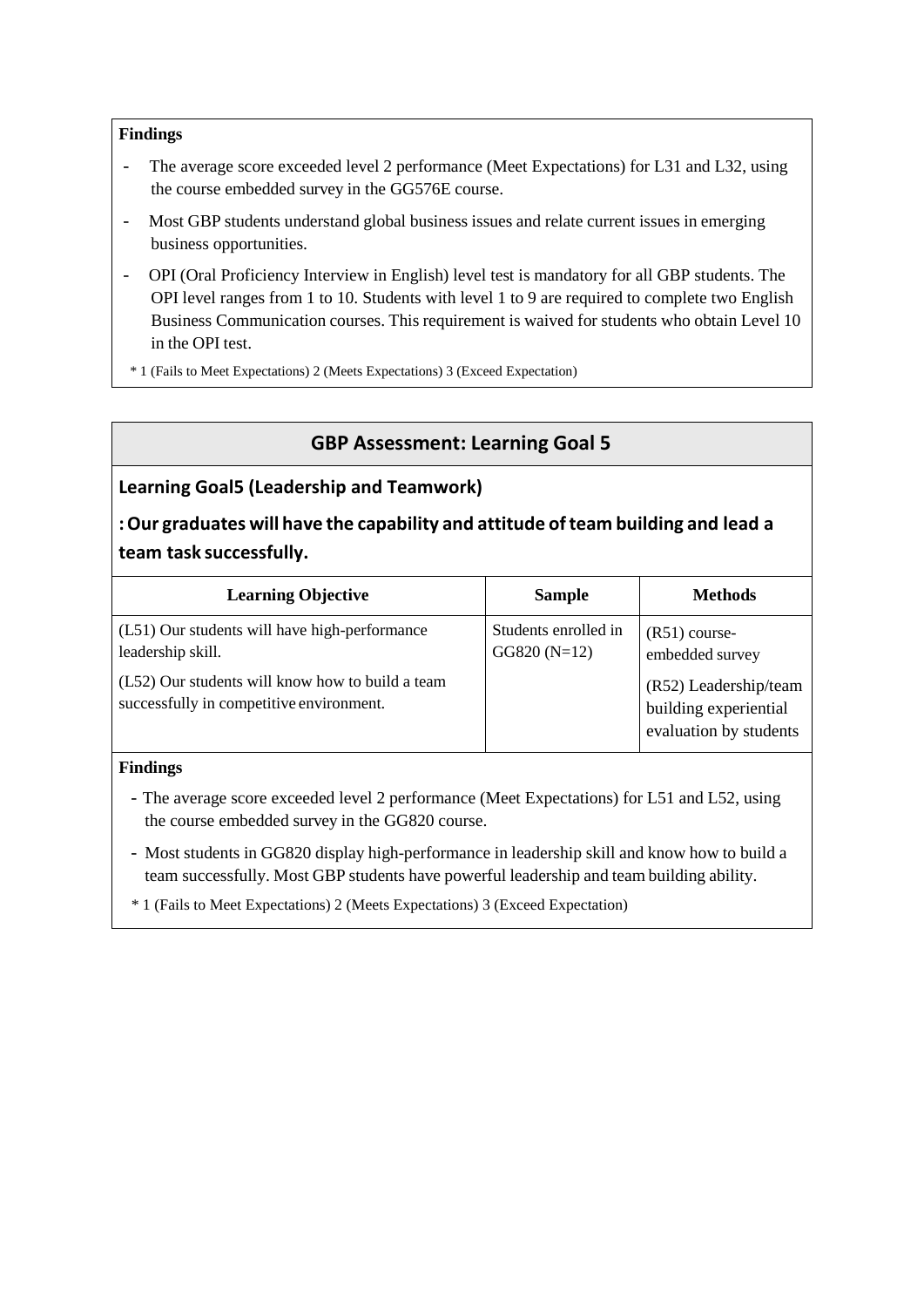### **Data Analysis and Results**

|                                                                                            | <b>Assessment Learning Goal 1(L1): GG501_EA</b>                       |                                      |                |                |                  |                |                         |  |  |  |
|--------------------------------------------------------------------------------------------|-----------------------------------------------------------------------|--------------------------------------|----------------|----------------|------------------|----------------|-------------------------|--|--|--|
|                                                                                            | - Using Term Paper Evaluation and Team Project Performance Evaluation |                                      |                |                |                  |                |                         |  |  |  |
|                                                                                            | L1                                                                    |                                      |                |                |                  |                |                         |  |  |  |
| <b>Student number</b>                                                                      |                                                                       | L11(Trait)                           |                |                |                  | L12(Trait)     |                         |  |  |  |
|                                                                                            | 1                                                                     | $\boldsymbol{2}$                     | 3              | $\mathbf{1}$   | $\boldsymbol{2}$ | 3              | $\overline{\mathbf{4}}$ |  |  |  |
| $\mathbf{1}$                                                                               | 3                                                                     | $\overline{3}$                       | 3              | 3              | $\overline{2}$   | 3              | $\overline{2}$          |  |  |  |
| $\overline{2}$                                                                             | 3                                                                     | 3                                    | 3              | $\overline{3}$ | 3                | 3              | 3                       |  |  |  |
| $\overline{\mathbf{3}}$                                                                    | 3                                                                     | 3                                    | 3              | 3              | $\overline{2}$   | 3              | $\overline{2}$          |  |  |  |
| $\overline{\mathbf{4}}$                                                                    | 3                                                                     | $\overline{2}$                       | 3              | $\overline{2}$ | $\overline{3}$   | 3              | 3                       |  |  |  |
| 5                                                                                          | $\overline{2}$                                                        | $\overline{2}$                       | 3              | 3              | $\overline{2}$   | $\overline{2}$ | $\overline{2}$          |  |  |  |
| 6                                                                                          | 3                                                                     | 3                                    | 3              | $\overline{2}$ | $\overline{2}$   | 3              | 3                       |  |  |  |
| $\overline{7}$                                                                             | $\overline{2}$                                                        | $\overline{2}$                       | $\overline{3}$ | $\overline{3}$ | $\overline{2}$   | 3              | 3                       |  |  |  |
| 8                                                                                          | 3                                                                     | 3                                    | 3              | 3              | 3                | 3              | 3                       |  |  |  |
| 9                                                                                          | $\overline{2}$                                                        | 3                                    | 3              | $\overline{2}$ | $\overline{2}$   | 3              | 3                       |  |  |  |
| 10                                                                                         | 3                                                                     | $\overline{2}$                       | 3              | $\overline{2}$ | 3                | 3              | $\overline{2}$          |  |  |  |
| 11                                                                                         | $\overline{2}$                                                        | $\overline{2}$                       | $\overline{2}$ | $\overline{2}$ | 3                | 3              | 3                       |  |  |  |
| 12                                                                                         | $\overline{2}$                                                        | $\overline{3}$                       | $\overline{2}$ | $\overline{2}$ | $\overline{2}$   | 3              | $\overline{2}$          |  |  |  |
| 13                                                                                         | 3                                                                     | 3                                    | 3              | 3              | 3                | 3              | 3                       |  |  |  |
| 3 point total                                                                              | 8                                                                     | 8                                    | 11             | $\overline{7}$ | 6                | 12             | 8                       |  |  |  |
| 2 point total                                                                              | 5                                                                     | 5                                    | $\overline{2}$ | 6              | 7                | $\mathbf{1}$   | 5                       |  |  |  |
| 1 point total                                                                              | $\bf{0}$                                                              | $\bf{0}$                             | $\bf{0}$       | $\bf{0}$       | $\boldsymbol{0}$ | $\bf{0}$       | $\bf{0}$                |  |  |  |
| Average                                                                                    | 2.615                                                                 | 2.615                                | 2.846          | 2.538          | 2.462            | 2.923          | 2.615                   |  |  |  |
| <b>Total average</b>                                                                       |                                                                       | 2.692                                |                |                |                  | 2.635          |                         |  |  |  |
|                                                                                            |                                                                       |                                      |                |                |                  |                |                         |  |  |  |
| * Criteria: 1 (Fails to Meet Expectations) 2 (Meets Expectations) 3 (Exceeds Expectations) |                                                                       |                                      |                |                |                  |                |                         |  |  |  |
|                                                                                            |                                                                       | * Unit: score (Trait) person (point) |                |                |                  |                |                         |  |  |  |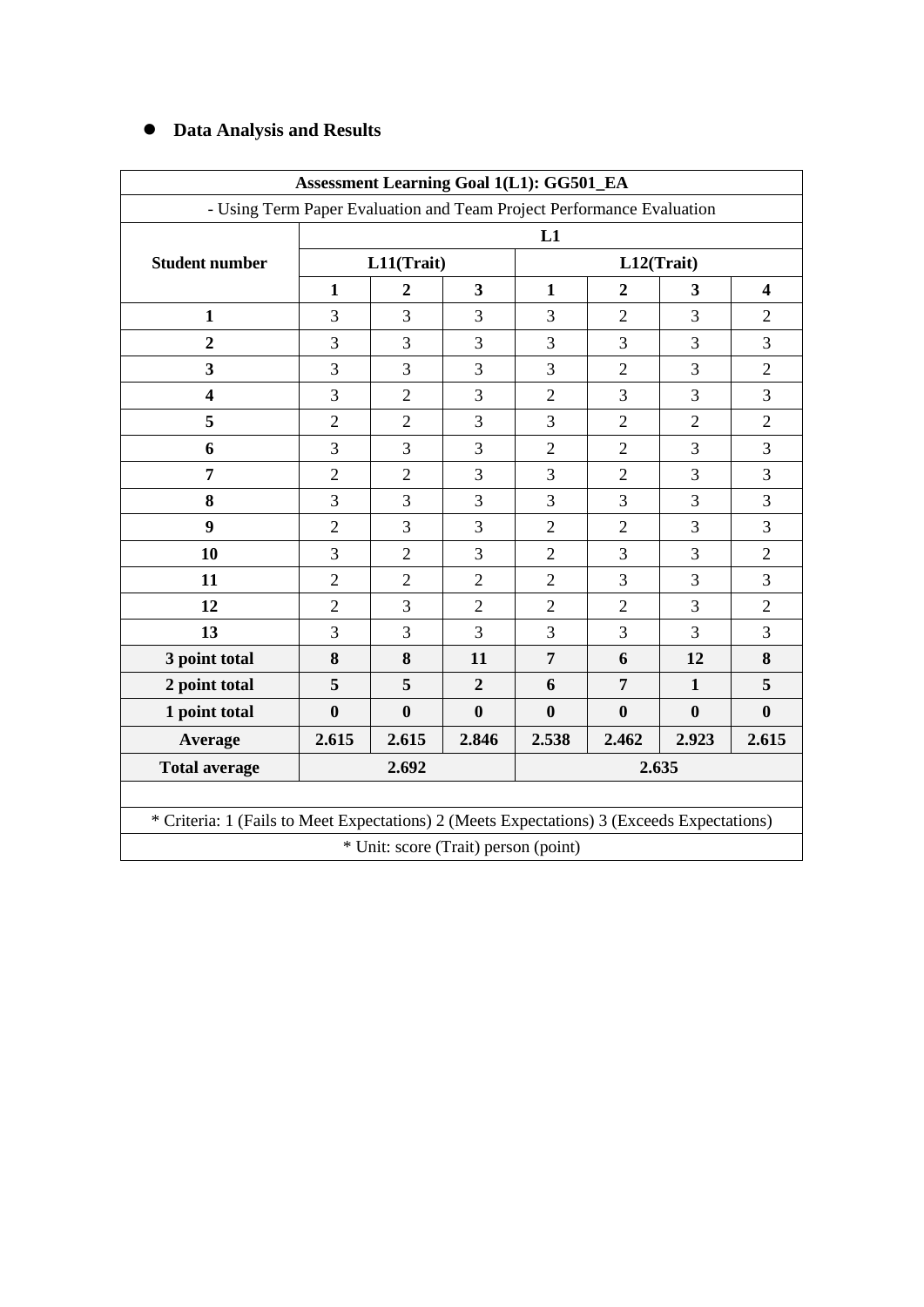| <b>Assessment Learning Goal 2(L2): GG510E</b> |                                                                 |                  |                                                                                            |                  |                                      |                  |                  |                         |                  |                  |  |
|-----------------------------------------------|-----------------------------------------------------------------|------------------|--------------------------------------------------------------------------------------------|------------------|--------------------------------------|------------------|------------------|-------------------------|------------------|------------------|--|
|                                               | - Using Assessment of Assignments and Project Report Evaluation |                  |                                                                                            |                  |                                      |                  |                  |                         |                  |                  |  |
| <b>Student</b>                                |                                                                 |                  |                                                                                            |                  | L2                                   |                  |                  |                         |                  |                  |  |
| number                                        |                                                                 |                  | L21(Trait)                                                                                 |                  |                                      |                  | L22(Trait)       |                         |                  |                  |  |
|                                               | $\mathbf{1}$                                                    | $\boldsymbol{2}$ | $\overline{\mathbf{3}}$                                                                    | 4                | $\mathbf{1}$                         | $\boldsymbol{2}$ | 3                | $\overline{\mathbf{4}}$ | 5                | 6                |  |
| $\mathbf{1}$                                  | $\overline{2}$                                                  | $\mathbf{2}$     | 3                                                                                          | 3                | 3                                    | 3                | 3                | $\overline{2}$          | 3                | $\overline{2}$   |  |
| $\boldsymbol{2}$                              | 3                                                               | 3                | $\overline{2}$                                                                             | 3                | 3                                    | $\overline{2}$   | $\overline{2}$   | 3                       | 3                | 3                |  |
| $\overline{\mathbf{3}}$                       | $\overline{2}$                                                  | 3                | $\overline{2}$                                                                             | $\overline{2}$   | $\overline{2}$                       | 3                | 3                | 3                       | 3                | 3                |  |
| $\overline{\mathbf{4}}$                       | 3                                                               | 3                | 3                                                                                          | 3                | 3                                    | 3                | 3                | 3                       | $\mathbf{2}$     | $\overline{2}$   |  |
| 5                                             | 3                                                               | 3                | $\overline{2}$                                                                             | 3                | 3                                    | 3                | $\overline{3}$   | $\overline{3}$          | 3                | 3                |  |
| 6                                             | 3                                                               | $\mathfrak{Z}$   | $\overline{2}$                                                                             | 3                | 3                                    | 3                | 3                | 3                       | 3                | 3                |  |
| $\overline{7}$                                | $\overline{2}$                                                  | $\mathfrak{Z}$   | $\sqrt{2}$                                                                                 | $\mathbf{2}$     | $\overline{2}$                       | 3                | 3                | $\overline{3}$          | $\overline{3}$   | 3                |  |
| 8                                             | 3                                                               | $\overline{2}$   | 3                                                                                          | $\overline{2}$   | 3                                    | 3                | 3                | 3                       | 3                | 3                |  |
| 9                                             | 3                                                               | 3                | 3                                                                                          | 3                | 3                                    | 3                | 3                | 3                       | 3                | 3                |  |
| 10                                            | 3                                                               | 3                | 3                                                                                          | 3                | 3                                    | $\overline{2}$   | 3                | $\overline{2}$          | $\overline{2}$   | 3                |  |
| 11                                            | $\overline{2}$                                                  | $\overline{2}$   | 3                                                                                          | $\overline{2}$   | $\overline{2}$                       | 3                | 3                | 3                       | 3                | 3                |  |
| 12                                            | $\overline{2}$                                                  | $\mathbf{2}$     | 3                                                                                          | 3                | 3                                    | 3                | 3                | $\overline{2}$          | $\overline{2}$   | 3                |  |
| 13                                            | 3                                                               | $\overline{2}$   | $\overline{2}$                                                                             | $\overline{2}$   | 3                                    | 3                | $\overline{2}$   | $\overline{3}$          | $\overline{2}$   | 3                |  |
| 14                                            | 3                                                               | 3                | 3                                                                                          | 3                | 3                                    | $\overline{2}$   | $\overline{2}$   | $\overline{2}$          | $\overline{2}$   | $\overline{2}$   |  |
| 15                                            | $\overline{2}$                                                  | $\mathbf{2}$     | $\overline{2}$                                                                             | $\overline{2}$   | $\overline{2}$                       | 3                | 3                | 3                       | 3                | 3                |  |
| 16                                            | $\overline{2}$                                                  | $\overline{2}$   | 3                                                                                          | $\overline{2}$   | 3                                    | 3                | 3                | $\overline{2}$          | 3                | $\overline{2}$   |  |
| 17                                            | 3                                                               | 3                | $\overline{2}$                                                                             | 3                | 3                                    | 3                | 3                | 3                       | 3                | 3                |  |
| 18                                            | 3                                                               | $\mathfrak{Z}$   | 3                                                                                          | 3                | 3                                    | $\overline{2}$   | 3                | $\overline{2}$          | $\overline{2}$   | $\overline{2}$   |  |
| 19                                            | 3                                                               | $\overline{2}$   | 3                                                                                          | 3                | 3                                    | 3                | 3                | $\overline{3}$          | $\overline{2}$   | $\overline{2}$   |  |
| 20                                            | 3                                                               | $\mathbf{2}$     | 3                                                                                          | 3                | 3                                    | 3                | 3                | $\overline{2}$          | 3                | $\overline{2}$   |  |
| 21                                            | 3                                                               | $\mathfrak{Z}$   | $\mathfrak{Z}$                                                                             | $\mathfrak{Z}$   | 3                                    | 3                | $\overline{c}$   | 3                       | 3                | 3                |  |
| 22                                            | 2                                                               | 3                | 2                                                                                          | 2                | 3                                    | 2                | 2                | $\overline{c}$          | 3                | 3                |  |
| 23                                            | 3                                                               | 3                | 3                                                                                          | 3                | 3                                    | 3                | $\overline{2}$   | 3                       | $\overline{2}$   | $\overline{2}$   |  |
| 3 point total                                 | 15                                                              | 14               | 14                                                                                         | 15               | 19                                   | 18               | 17               | 15                      | 15               | 15               |  |
| 2 point total                                 | 8                                                               | $\boldsymbol{9}$ | $\boldsymbol{9}$                                                                           | 8                | $\overline{\mathbf{4}}$              | 5                | 6                | 8                       | 8                | 8                |  |
| 1 point total                                 | $\boldsymbol{0}$                                                | $\boldsymbol{0}$ | $\boldsymbol{0}$                                                                           | $\boldsymbol{0}$ | $\boldsymbol{0}$                     | $\boldsymbol{0}$ | $\boldsymbol{0}$ | $\boldsymbol{0}$        | $\boldsymbol{0}$ | $\boldsymbol{0}$ |  |
| Average                                       | 2.652                                                           | 2.609            | 2.609                                                                                      | 2.652            | 2.826                                | 2.783            | 2.739            | 2.652                   | 2.652            | 2.652            |  |
| <b>Total Avg.</b>                             |                                                                 |                  | 2.630                                                                                      |                  |                                      |                  | 2.717            |                         |                  |                  |  |
|                                               |                                                                 |                  |                                                                                            |                  |                                      |                  |                  |                         |                  |                  |  |
|                                               |                                                                 |                  | * Criteria: 1 (Fails to Meet Expectations) 2 (Meets Expectations) 3 (Exceeds Expectations) |                  |                                      |                  |                  |                         |                  |                  |  |
|                                               |                                                                 |                  |                                                                                            |                  | * Unit: score (Trait) person (point) |                  |                  |                         |                  |                  |  |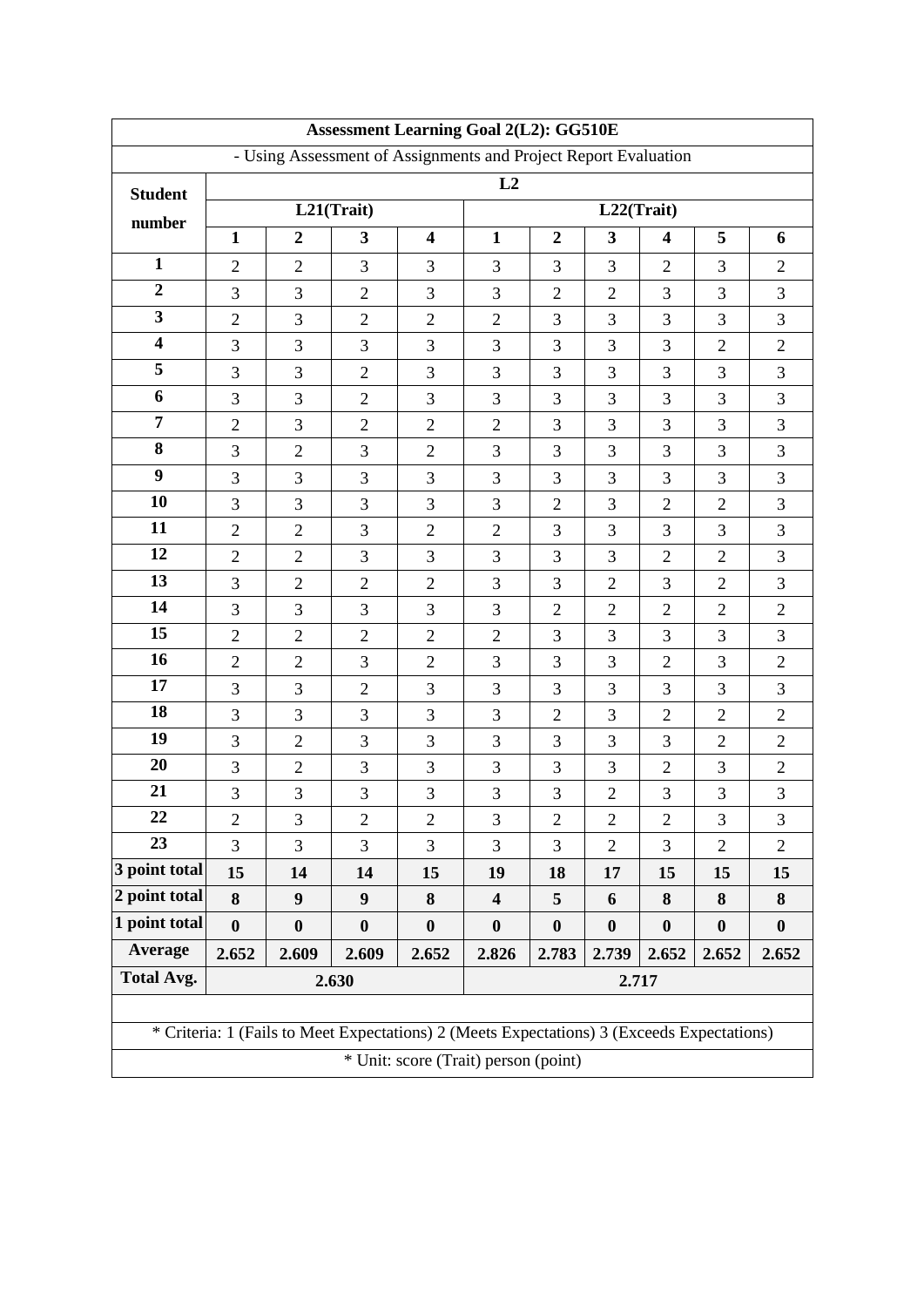|                          |                         | <b>Assessment Learning Goal 3(L3): GG572E</b>                                              |                  |                  |  |  |  |
|--------------------------|-------------------------|--------------------------------------------------------------------------------------------|------------------|------------------|--|--|--|
|                          |                         | - Using Course-embedded Survey                                                             |                  |                  |  |  |  |
| L <sub>3</sub>           |                         |                                                                                            |                  |                  |  |  |  |
| <b>Student</b><br>number |                         | L31(Trait)                                                                                 | L32(Trait)       |                  |  |  |  |
|                          | $\mathbf{1}$            | $\overline{2}$                                                                             | $\mathbf{1}$     | $\boldsymbol{2}$ |  |  |  |
| $\mathbf{1}$             | $\overline{2}$          | $\overline{2}$                                                                             | $\overline{2}$   | 1                |  |  |  |
| $\overline{2}$           | $\overline{2}$          | 3                                                                                          | 3                | 3                |  |  |  |
| $\overline{\mathbf{3}}$  | $\overline{2}$          | $\overline{2}$                                                                             | $\overline{2}$   | $\overline{2}$   |  |  |  |
| $\overline{\mathbf{4}}$  | 3                       | 3                                                                                          | 3                | 3                |  |  |  |
| 5                        | 3                       | 3                                                                                          | 3                | 3                |  |  |  |
| 6                        | 3                       | 3                                                                                          | 3                | 3                |  |  |  |
| 7                        | $\overline{2}$          | $\overline{2}$                                                                             | 3                | 3                |  |  |  |
| 8                        | $\overline{2}$          | 3                                                                                          | 3                | 3                |  |  |  |
| $\boldsymbol{9}$         | 3                       | 3                                                                                          | 3                | 3                |  |  |  |
| 3 point total            | $\overline{\mathbf{4}}$ | 6                                                                                          | $\overline{7}$   | $\overline{7}$   |  |  |  |
| 2 point total            | 5                       | 3                                                                                          | $\overline{2}$   | 1                |  |  |  |
| 1 point total            | $\boldsymbol{0}$        | $\bf{0}$                                                                                   | $\boldsymbol{0}$ | $\mathbf{1}$     |  |  |  |
| Average                  | 2.444                   | 2.667                                                                                      | 2.778            | 2.667            |  |  |  |
| <b>Total average</b>     |                         | 2.556                                                                                      | 2.722            |                  |  |  |  |
|                          |                         |                                                                                            |                  |                  |  |  |  |
|                          |                         | * Criteria: 1 (Fails to Meet Expectations) 2 (Meets Expectations) 3 (Exceeds Expectations) |                  |                  |  |  |  |
|                          |                         | * Unit: score (Trait) person (point)                                                       |                  |                  |  |  |  |

| <b>Assessment Learning Goal 4(L4): GG576E</b> |                |                |                |                         |   |                  |                |  |  |
|-----------------------------------------------|----------------|----------------|----------------|-------------------------|---|------------------|----------------|--|--|
| - Using Course-embedded Survey                |                |                |                |                         |   |                  |                |  |  |
|                                               |                | L4             |                |                         |   |                  |                |  |  |
| <b>Student number</b>                         |                | L41(Trait)     |                |                         |   | L42(Trait)       |                |  |  |
|                                               | 1              | $\overline{2}$ | 3              | $\overline{\mathbf{4}}$ | 1 | $\boldsymbol{2}$ | 3              |  |  |
| 1                                             | $\overline{2}$ | 2              | 2              | $\overline{2}$          | 2 | 2                | $\overline{2}$ |  |  |
| $\overline{2}$                                | 3              | 3              | $\overline{2}$ | 3                       | 3 | 3                | 3              |  |  |
| $\mathbf{3}$                                  | 3              | 3              | 3              | 3                       | 3 | 3                | 3              |  |  |
| $\overline{\mathbf{4}}$                       | 3              | 3              | 3              | 3                       | 3 | 3                | 3              |  |  |
| 5                                             | 3              | $\overline{2}$ | $\overline{2}$ | 3                       | 3 | $\overline{2}$   | 3              |  |  |
| 6                                             | 3              | 3              | 3              | 3                       | 3 | 2                | 3              |  |  |
| 7                                             | 3              | 2              | 3              | 3                       | 3 | 3                | 3              |  |  |
| 8                                             | 3              | 3              | 3              | 3                       | 3 | 3                | 3              |  |  |
| 9                                             | 3              | 3              | 2              | $\overline{2}$          | 3 | $\mathfrak{D}$   | $\overline{2}$ |  |  |
| 10                                            | 3              | 3              | 2              | 3                       | 2 | $\overline{2}$   | $\overline{2}$ |  |  |
| 11                                            | 3              | 3              | 3              | 3                       | 3 | 3                | 3              |  |  |